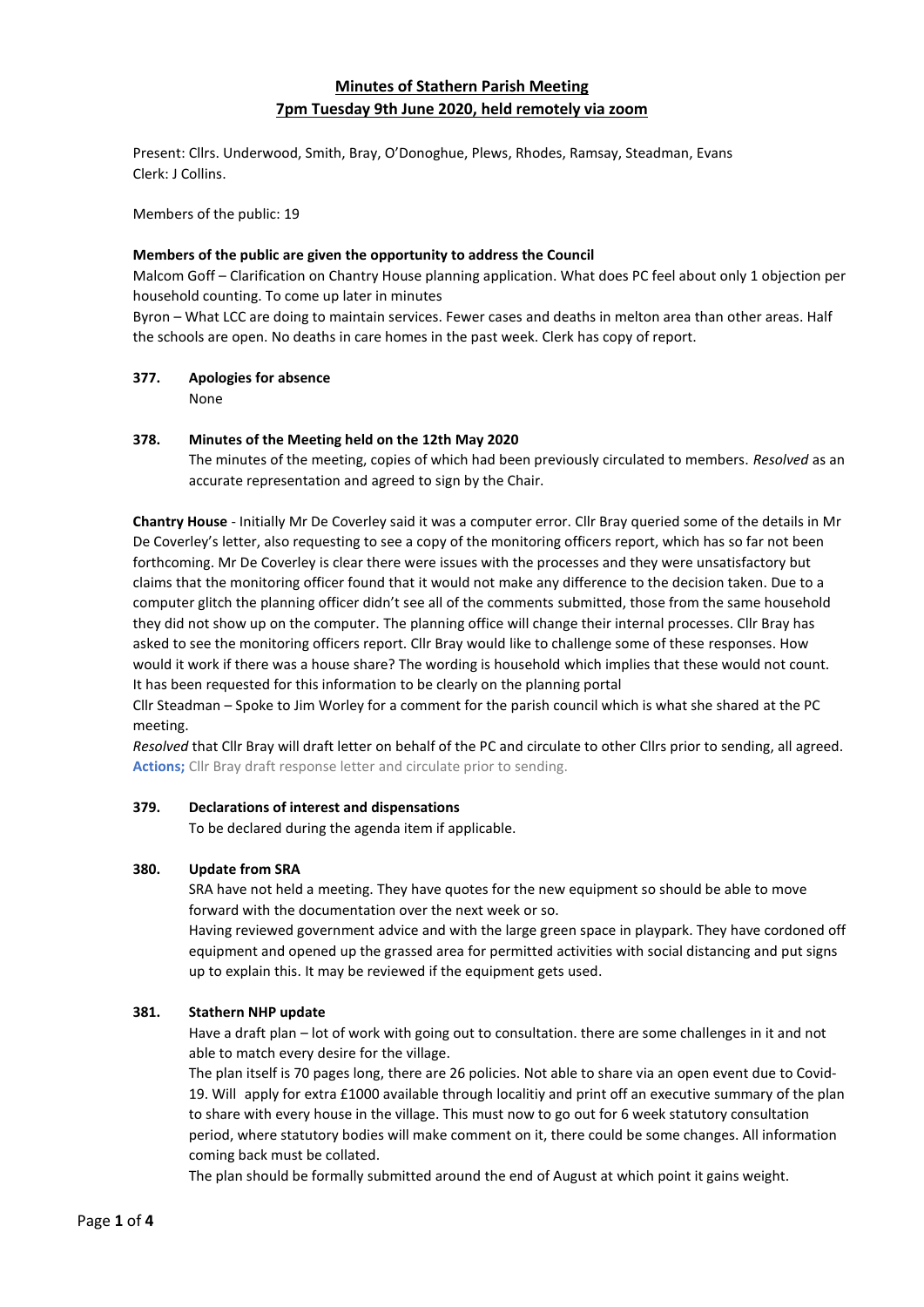Once reviewed by Melton it goes out to public consultation, then inspected independently by an examiner. Finally, it goes to referendum which are currently held until May 2021 due to the Covid pandemic.

A lot of work has been undertaken by a lot of people.

The draft plan will be submitted with the existing policies and will apply for the extra £1000 to see us through the next consultation.

Cllr Bray proposes to pre approve spending of £1000 on getting the executive summary done and printed and issued. Second by Cllr O'Donoghue. The PC is also supportive of the timetable that is being worked to and the plan as it is drafted.

*Resolved* to apply for extra funding and approved it to be spent on the production, printing and issuing of an executive summary of the plan. The NHP group to continue as reported.

**Actions;** Clerk apply for funding

Clerk get enough exec summaries printed to distribute

#### **382. Update from WMI**

The WMI is still shut and being used as a hub for villagers to collect their groceries through the Coffee Shot. A restored clock was put back up on the front of the hall last month. The committee are looking at applying for grants to help provide new community activities when appropriate.

# **383. Correspondence / Planning Applications, including those received prior to the meeting Planning Applications**

**20/00309 –** Red Lion, partial demolition and conversion to a single dwelling together with 7 new dwellings to the

rear.

All Cllrs have seen a prepared objection for discussion tonight from Cllr Underwood Policies contravened or not adhered to have been put together.

The ACV doesn't protect it unless the owner decides to sell it. If for sale, then the first refusal must be to the community. At the time of granting the ACV Mr De Coverley promised Cllr Bray it would be a planning consideration if it was ever put forward for a planning application.

Policy C7 Rural service – No demonstrable evidence that this property cannot be used for alternative business viably or community use

Policy C1 – There is no need for the housing allocation

Not sensitive to landscape, this is not in keeping and would radically change the area.

EN11 – Risk around increased flooding

Listed in draft NHP as a local historic asset

Has significant historical value

loss of parking

James Calder – neighbour of red lion, has points to add around flood zone, privacy, light, he will share his comments with Cllr Underwood.

Given the opportunity it is believed that a package could be put together to buy it

Deadline for objections is 20th June

Cllr Bray proposed an objection is made from the PC. Unanimously agreed. *Resolved* to object on the above grounds and share the details of the objection to the village.

**Actions;** Cllr Underwood circulate detailed letter to Cllrs then Clerk submit letter of objection and share to village

**20/00395/FUL** – General Purpose Farm Barn, Washdyke Farm. *Resolved* no objection.

**20/00508/LBC** – Eastbury House, 1 Penn Lane. Interior remodelling of ground floor kitchen. Increase existing single width door opening with internal wall between kitchen and dining room to create wider archway opening access. Block existing single width door opening and create an adjacent new archway opening into internal wall between kitchen and utility room.

Historic England don't have an objection. Resolved no objection from PC.

#### **Correspondence**

• Agenda for planning committee, now past – nothing for this parish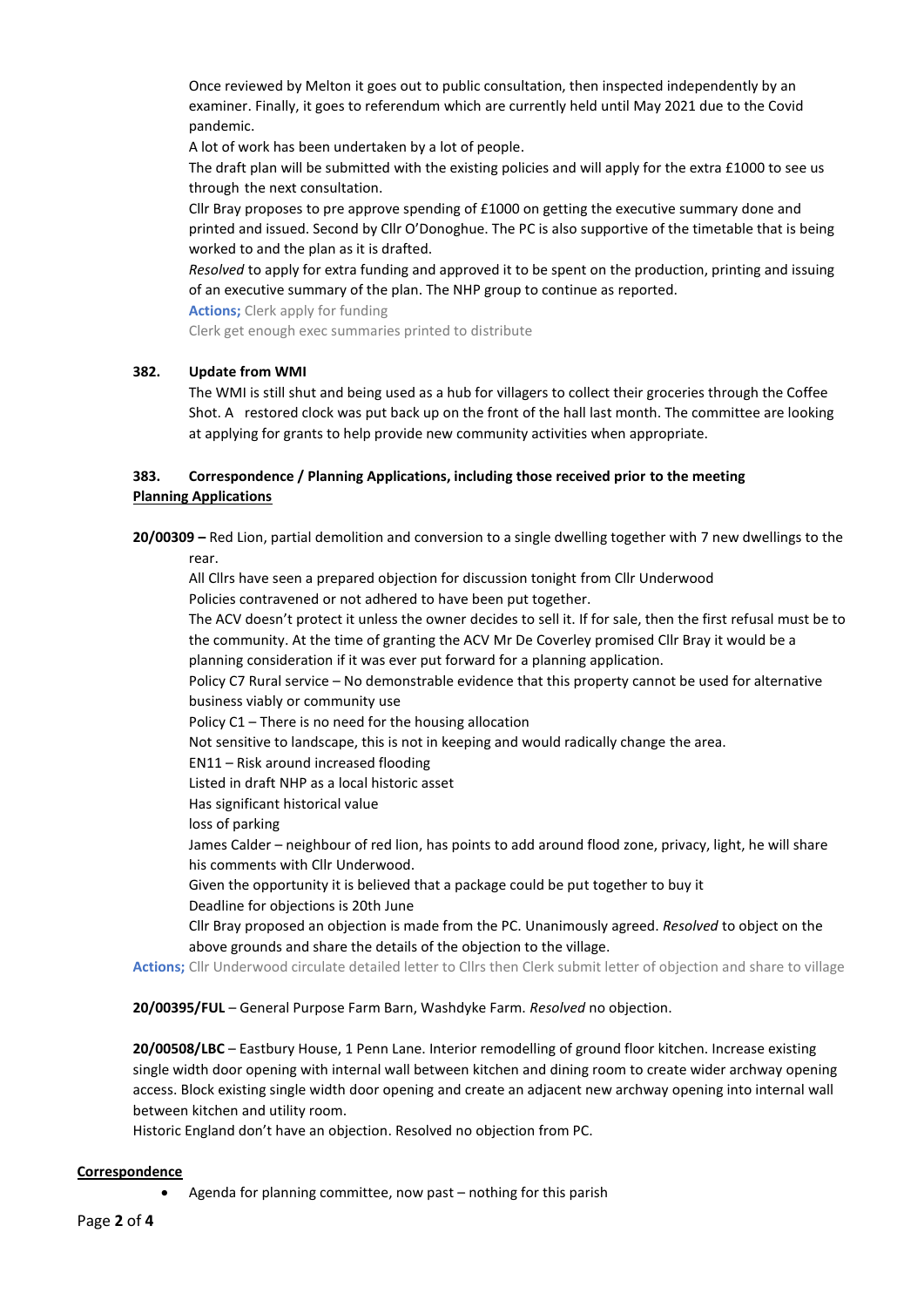- Road closure on Birds Lane for Seven Trent work 24th to 29th July
- Complaint from resident about the vehicular access made onto the road by the Gote and positioning of the fence line. Forwarded to Cllrs on 29/05/20. Replied that this had been extensively investigated, Mr Kennedy has ownership of the land and can erect his fence, doesn't require planning for an access onto an unclassified road and that the railings in question were removed when the Gote was refurbished in 2000.
- A mobile testing unit for covid-19 will be in Melton from 8th June. This has been publicised on the FB page.
- LCC Highways recent report table with the blocked gulley on Main Street on it.
- Resident on City Road witnessed fly tipping of old turf onto the verge by the old horse pond, on the third return trip the resident confronted the person who then removed some of the tipped soil. Clerk replied to resident thanking for their information and asked to be informed if anything else was seen there. Nothing further has been added. Clerk thanked resident for the information and asked to be informed if any further instances occur.
- Agenda for cabinet 17th June Forwarded to Cllrs on 09/06
- PCC 30 day notice for drainage works around the Church, a notice has gone up in the church porch in case anyone wants to object.

### **384. Payments and Receipts**

#### *Payments*

| Clerk salary (4 weeks) | £561.00 | 22667                    |
|------------------------|---------|--------------------------|
| <b>SSE Mar</b>         | £209.62 | D/D taken 08/06          |
| HP Instant ink         | £8.50   | 22668                    |
| Zoom                   | f       | Not invoiced until 11/06 |
| R Scarborough May      | £400.00 | 22669                    |
| Eon Maint              | £135.43 | 22670                    |
| K Clayphan             | £100.00 | 22671                    |
|                        |         |                          |

*Resolved* that the invoices have been scanned, sent to and inspected by Cllrs, payments approved and cheques to be signed. Cllrs Underwood & Ramsay to sign.

#### *Receipts*

Memorial fees **£105.00** 

# *Playpark account*

*Payments*

None

#### *Receipts*

None

#### **385. Annual Governance statement approval**

A copy emailed to all Cllrs prior to meeting, completed. *Resolved* to approve and to be signed by the Chair.

#### **386. Annual accounting statement approval**

A copy emailed to Cllrs prior to meeting. Internal audit report was read out. *Resolved* to approve and to be signed by the Chair. Also once face to face meetings start up again BACS transfers can be looked into.

#### **387. STAT1 development – Any updates prior to meeting**

About there, waiting for Davidson's internal sign off. They will forward an A1 print of the masterplan when available.

#### **388. Tofts Hill development – Any updates on status prior to meeting**

Planning inspectorate notice of appeal. Start date was 28th May, end date 2nd July Gone to appeal which has now been started on 28th May, have 5 weeks to get comments to inspector.